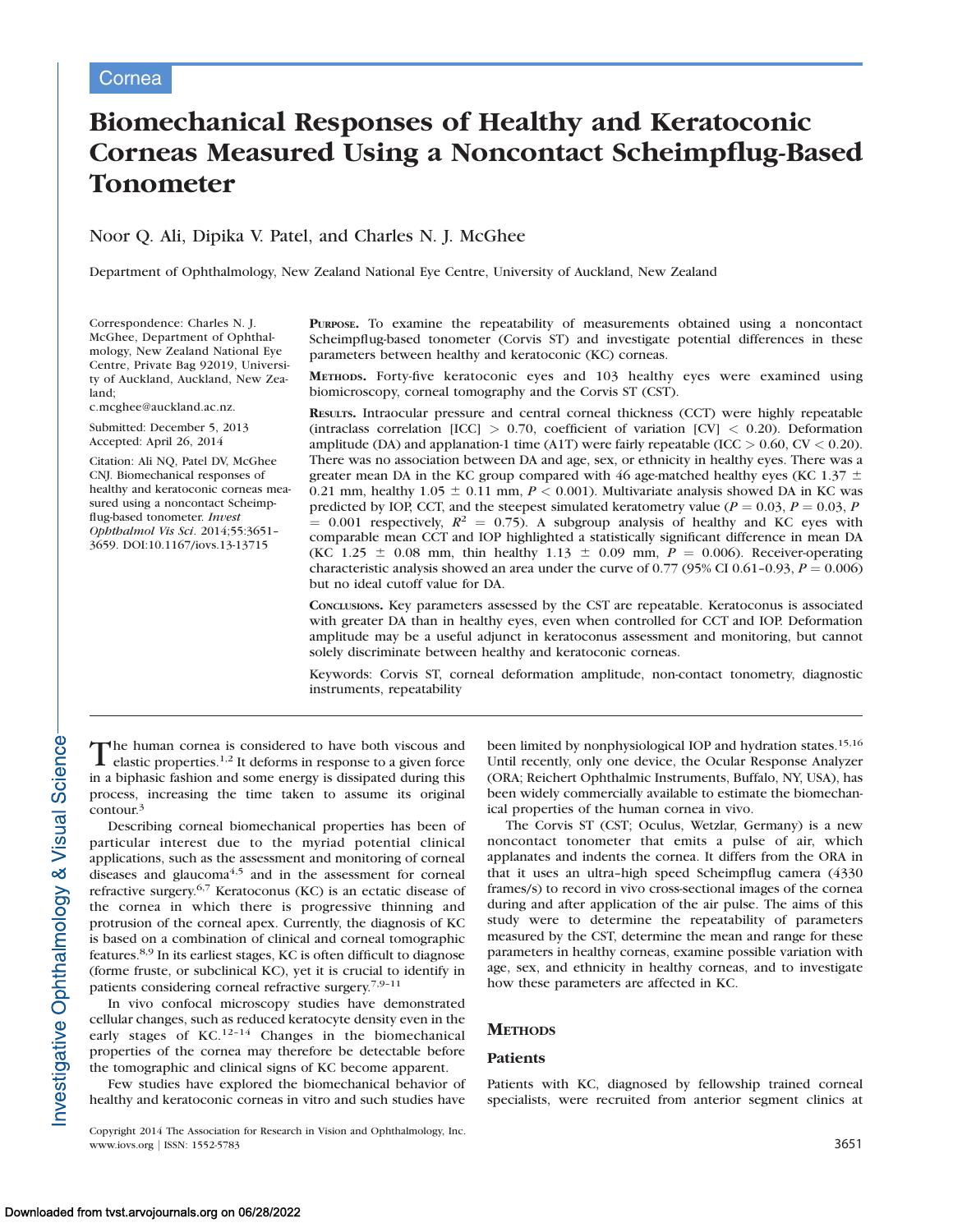

FIGURE 1. Parameters of the Corvis ST.

Greenlane Clinical Centre, Auckland District Health Board, New Zealand. Inclusion criteria were based on the Rabinowitz definition of KC relating to topographic features of the anterior corneal surface:

- An increased area of corneal power surrounded by concentric areas of decreasing power;
- -Inferior-superior power asymmetry; and
- $\bullet$  Skewing of the steepest radial axes above and below the horizontal meridian, with less than or equal to  $150^\circ$ between arms.<sup>8</sup>

Subjects with healthy corneas were recruited from staff and relatives of patients at the same center. Inclusion criteria for healthy subjects were absence of the abovementioned characteristics of KC, and posterior elevation on pentacam less than 29  $\mu$ m.<sup>17</sup> Patients were excluded from both groups if there was a history of any previous ocular or periocular trauma or surgery, contact lens wear, or any ocular or systemic condition that may affect the eye. Keratoconus severity was classified based on the Collaborative Longitudinal Evaluation of Keratoconus (CLEK) study criteria using the steepest keratometry value (Kmax): mild Kmax less than 45 diopters (D), moderate Kmax 45 to 52 D, and severe Kmax greater than 52 D.<sup>18</sup>

Demographic data including age, sex, and ethnicity were collected. Only one eye from each subject was examined. In the control group, only left eyes were examined. In the KC group the left eye was examined unless it had evidence of previous corneal hydrops or had undergone corneal transplantation, in which case, the right eye was examined.

Institutional review board/ethics committee approval was obtained. Informed consent was also obtained from each patient after explanation of the nature and possible consequences of the study prior to participation. This study adhered to the tenets of the Declaration of Helsinki.

## Examinations

All examinations were performed by a single experienced investigator (NQA). All eyes were examined by slit-lamp biomicroscopy to determine the health status of the cornea. Tomography was performed on the Pentacam HR (Oculus) to obtain measurements of the corneal thickness and simulated keratometry values.

Corvis ST (CST, software version V2.x; Oculus, Wetzlar, Germany) examination was performed by positioning the patient onto the chin-rest and forehead band, and centering the instrument on the cornea using the four red alignment markers on the computer screen. Once centered, the instrument automatically emits a focused puff of air at a pressure of 60 mm Hg from a nozzle, which was 3.05 mm in diameter aimed at the cornea at a distance of 11 mm. The Schiempflug camera was angled at  $45^\circ$ , and captured a video sequence that included: the first inward applanation or flattening of the cornea, deformation at maximal concavity, and the second outward applanation or flattening as the cornea resumes its original contour. Intraocular pressure measurements by the CST were derived from measurement of time to first applanation of the cornea, the same principle used by noncontact tonometry. This study used the CST software version V2.x which did not include the ''Corneal Compensated IOP'' parameter provided by subsequent software updates. The parameters measured by the CST, their definitions, and abbreviations are shown in Figure 1. In our analyses, we used IOP measurements and CCT measurements taken by the CST, and Kmax measurements taken by the Pentacam HR (Oculus).

A subset of healthy subjects underwent repeatability testing, which comprised of three sets of measurements. The first set consisted of three successive CST examinations 2 to 5 minutes apart. The second set consisted of CST examinations at 4 different times of day: between 8 and 10 AM, 10:30 AM and 12 PM, 1 and 2:30 PM, and 3 and 5:30 PM. The third set consisted of three CST examinations, each taken at the same time of day, on three different days.

## Statistical Analyses

Statistical analysis was performed with input from an experienced biostatistician using Microsoft Office Excel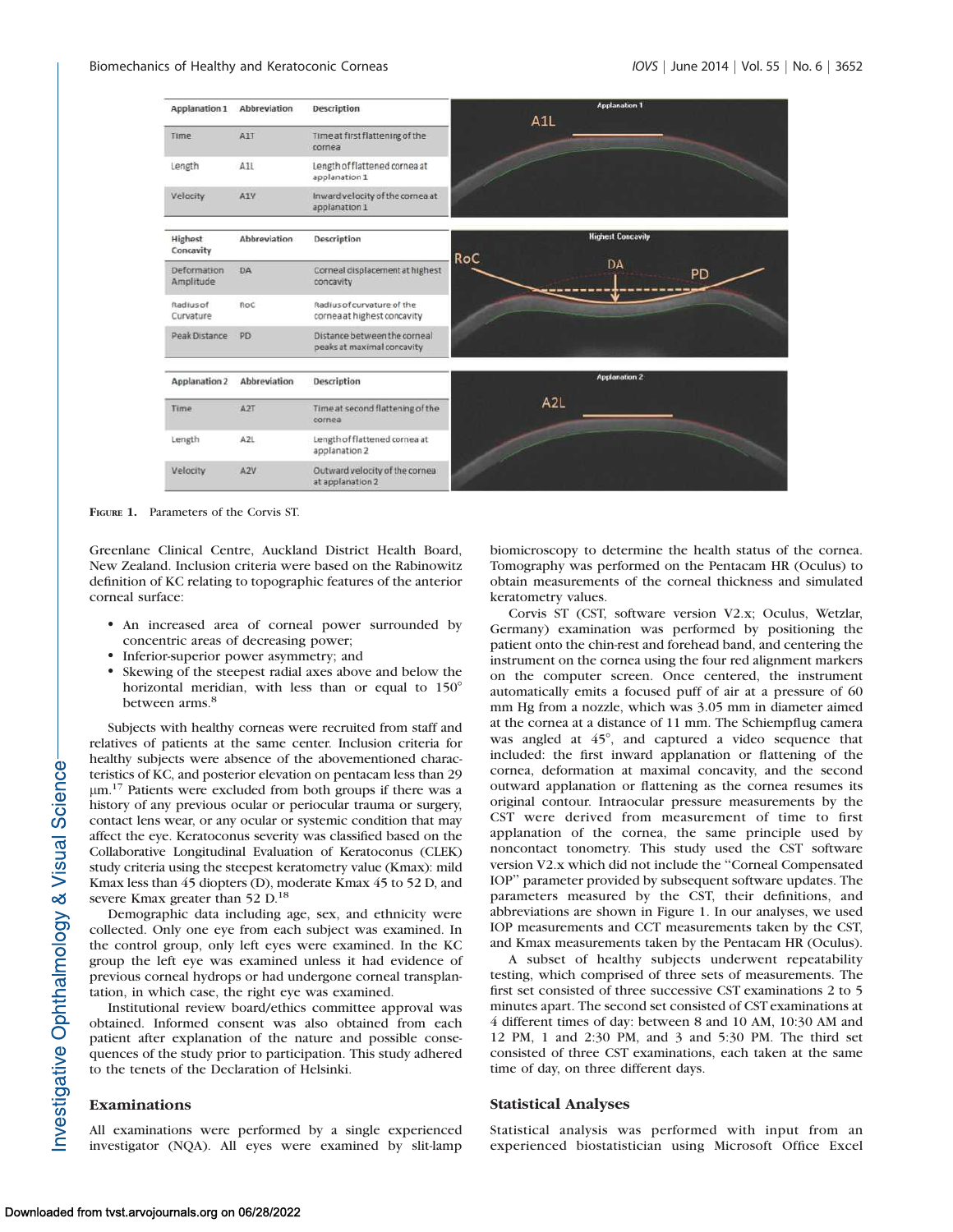|  |  |  |  | TABLE 1. Repeatability of the Corvis ST Parameters for Three Measurements Taken 2 to 5 Minutes Apart |  |  |
|--|--|--|--|------------------------------------------------------------------------------------------------------|--|--|
|--|--|--|--|------------------------------------------------------------------------------------------------------|--|--|

| Parameter  | Precision                 | Repeatability             | $\mathbf{C}\mathbf{V}$ | Individual ICC (95% CI)       | Average ICC (95% CI)           | P Value |
|------------|---------------------------|---------------------------|------------------------|-------------------------------|--------------------------------|---------|
| <b>IOP</b> | $1.6$ mm Hg               | $2.3 \text{ mm Hg}$       | 6.10%                  | $0.73$ (0.53 to 0.87)         | $0.89$ (0.77 to 0.95)          | < 0.001 |
| <b>CCT</b> | $19 \mu m$                | $27 \mu m$                | 1.83%                  | $0.86(0.73 \text{ to } 0.94)$ | $0.95(0.89 \text{ to } 0.980)$ | < 0.001 |
| DA         | $0.08$ mm                 | $0.11$ mm                 | 3.64%                  | $0.63(0.39)$ to $0.82$ )      | $0.83(0.66 \text{ to } 0.93)$  | < 0.001 |
| RoC        | $0.48$ mm                 | $0.66$ mm                 | 3.23%                  | $0.17$ (-0.85 to 0.79)        | $0.38$ (-0.31 to 0.73)         | 0.1     |
| <b>PD</b>  | $0.56$ mm                 | $0.79$ mm                 | 15.90%                 | $0.07$ (-0.16 to 0.37)        | $0.41$ (-0.18 to 0.74)         | 0.29    |
| A1T        | $0.20$ ms                 | $0.28$ ms                 | 1.40%                  | $0.73$ (0.53 to 0.87)         | $0.89(0.769)$ to $0.951$ )     | < 0.001 |
| A1L        | $0.56$ mm                 | $0.79$ mm                 | 15.90%                 | $0.20$ (-0.06 to 0.50)        | $0.41$ (-0.18 to 0.74)         | 0.07    |
| A1V        | $0.05$ msec <sup>-1</sup> | $0.08$ msec <sup>-1</sup> | 17.10%                 | $0.21$ (-0.03 to 0.51)        | $0.45$ (-0.10 to 0.76)         | 0.05    |
| A2T        | $0.52$ ms                 | $0.77$ ms                 | 1.20%                  | $0.53$ (0.28 to 0.75)         | $0.77(0.54 \text{ to } 0.90)$  | < 0.001 |
| A2L        | $0.95$ mm                 | $1.34$ mm                 | 26.30%                 | $-0.16$ ( $-0.32$ to 0.10)    | $-0.73$ ( $-2.72$ to 0.26)     | 0.9     |
| A2V        | $0.08$ msec <sup>-1</sup> | $0.11$ msec <sup>-1</sup> | 10.95%                 | $0.33(0.05 \text{ to } 0.61)$ | $0.60$ (0.15 to 0.83)          | 0.009   |
| T HC       | $0.73$ ms                 | $1.04$ ms                 | 2.20%                  | $0.24$ (-0.3 to 0.53)         | $0.48$ (-0.1 to 0.78)          | 0.04    |

RoC, radius of curvature; PD, peak distance; A1L, applanation 1 length; A1V, applanation 1 velocity; A2L, applanation 2 length; A2T, applanation 2 time; A2V, applanation 2 velocity; T HC, time to highest concavity.

(Microsoft, Redmond, WA, USA) and SPSS software version 19.0 (SPSS, IBM, Chicago, IL, USA). We performed multivariate analyses for factors predictive of deformation amplitude separately in healthy and keratoconic patients as there were significant interactions between group status and the predictive variables. Additionally, the coefficient of the relationship between each predictive variable and DA was different in the healthy and KC groups, thus making a combined analysis invalid.

Repeatability. The Bland-Altman methodology for measurement error was used to test the repeatability of all CST parameters.<sup>19</sup> The mean within-subject standard deviation (SD)  $S_w$  was calculated. Precision (Pr) was calculated using the formula 1.96  $\times$  S<sub>w</sub> and repeatability (R) was calculated using the formula 2.77  $\times S_{\rm w}$ . The coefficient of variation (CV) was calculated by the dividing the mean of within-subject means by  $S_{\rm w}$ . Intraclass correlation (ICC) was calculated using ANOVA. An ICC of more than 0.70, and a CV less than 0.20 were considered highly repeatable, an ICC of more than 0.60 and CV less than 0.20 were considered fairly repeatable.

Characteristics of Healthy Corneas. Descriptive statistical testing was conducted on baseline characteristics. The Shapiro-Wilk test was conducted to determine if age, CCT, IOP, Kmax, and DA, were normally distributed. A two-tailed Pearson's correlation coefficient was calculated for age and DA in this group. The independent t-test was conducted to determine any differences in DA between males and females, and one-way ANOVA test to determine differences in mean DA between ethnicities.

Characteristics of Keratoconic Corneas in Comparison With Healthy Corneas. For keratoconic eyes, descriptive statistical testing was conducted on baseline characteristics, the Shapiro-Wilk test was conducted to determine if IOP, CCT, Kmax, and DA were normally distributed.<sup>20</sup> An age-matched subgroup of healthy eyes was selected for comparative analyses. Baseline characteristics of these two groups were tested for significant differences: continuous data with independent *t*-tests, categorical data with  $\chi^2$  tests. The mean and SD of each CST parameter were compared between KC and healthy groups by independent t-tests. For each parameter where a statistically significant difference was demonstrated between healthy and KC eyes, multiple linear regression analyses were performed to determine predictors of that parameter in each group.

Another subgroup analysis was conducted to compare KC eyes with higher corneal thickness ( $\geq$ 460 µm) and healthy eyes with thin corneas ( $\leq$ 510 µm). P values of 0.05 or less were considered to be statistically significant.

## **RESULTS**

#### Repeatability

In a subgroup of 22 healthy eyes, three examinations taken 2 to 5 minutes apart on the same day demonstrated high repeatability in IOP, CCT, and applanation-1 time (A1T), while DA was fairly repeatable. For the examinations performed at four different times of day IOP, CCT, and A1T were highly repeatable; DA was fairly repeatable. For examinations taken at the same time of day on 3 different days IOP and CCT were highly repeatable, while DA and A1T were fairly repeatable. Therefore, IOP and CCT were all highly repeatable, DA and A1T were fairly repeatable when taken a few minutes apart, at different times of day and on different days.

The precision, repeatability, CV, and ICC are summarized for three measurements taken 2 to 5 minutes apart (Table 1), four measurements taken at different times of day (Table 2), and three measurements taken on three different days (Table 3).

## Characteristics of Healthy Corneas

One hundred three healthy subjects were recruited with a mean age of  $38.6 \pm 14.2$  years, lower quartile 26 years, upper quartile 49 years, and range 13 to 73 years. There was a larger proportion of females 63% (65) than males 37% (34). The majority of patients were of European ethnicity (52.4%,  $n =$ 56), followed by Indian subcontinent (14.6%,  $n = 15$ ), Asian (13.6%,  $n = 14$ ), Pacific Island nations (8.7%,  $n = 9$ ), Middle Eastern (5.8%,  $n = 6$ ), Maori (2.9%,  $n = 3$ ), and African descent (2.9%,  $n = 3$ ). Values for all CST parameters measured in healthy eyes are shown in Table 4. Deformation amplitude, CCT, Kmax, IOP, and age were normally distributed (Shapiro-Wilk test,  $P \ge 0.05$ ). There was no correlation of DA with age  $(r = 0.129, P = 0.20)$ , and no statistically significant difference in DA between male and female groups  $(P = 0.32)$  or between different ethnic groups (one way ANOVA,  $P = 0.19$ ).

## Characteristics of Keratoconic Corneas in Comparison With a Subgroup of Healthy Corneas

Forty-five patients with KC were recruited. According to CLEK study KC severity criteria,<sup>18</sup> one patient (2%) had mild disease, 18 (40%) had moderate disease, and 26 (58%) had severe disease. Deformation amplitude, IOP, CCT were normally distributed (Shapiro-Wilk test,  $P \ge 0.05$ ), however age was not. A subgroup of 46 age-matched patients, with healthy corneas, was selected to compare with the KC group. The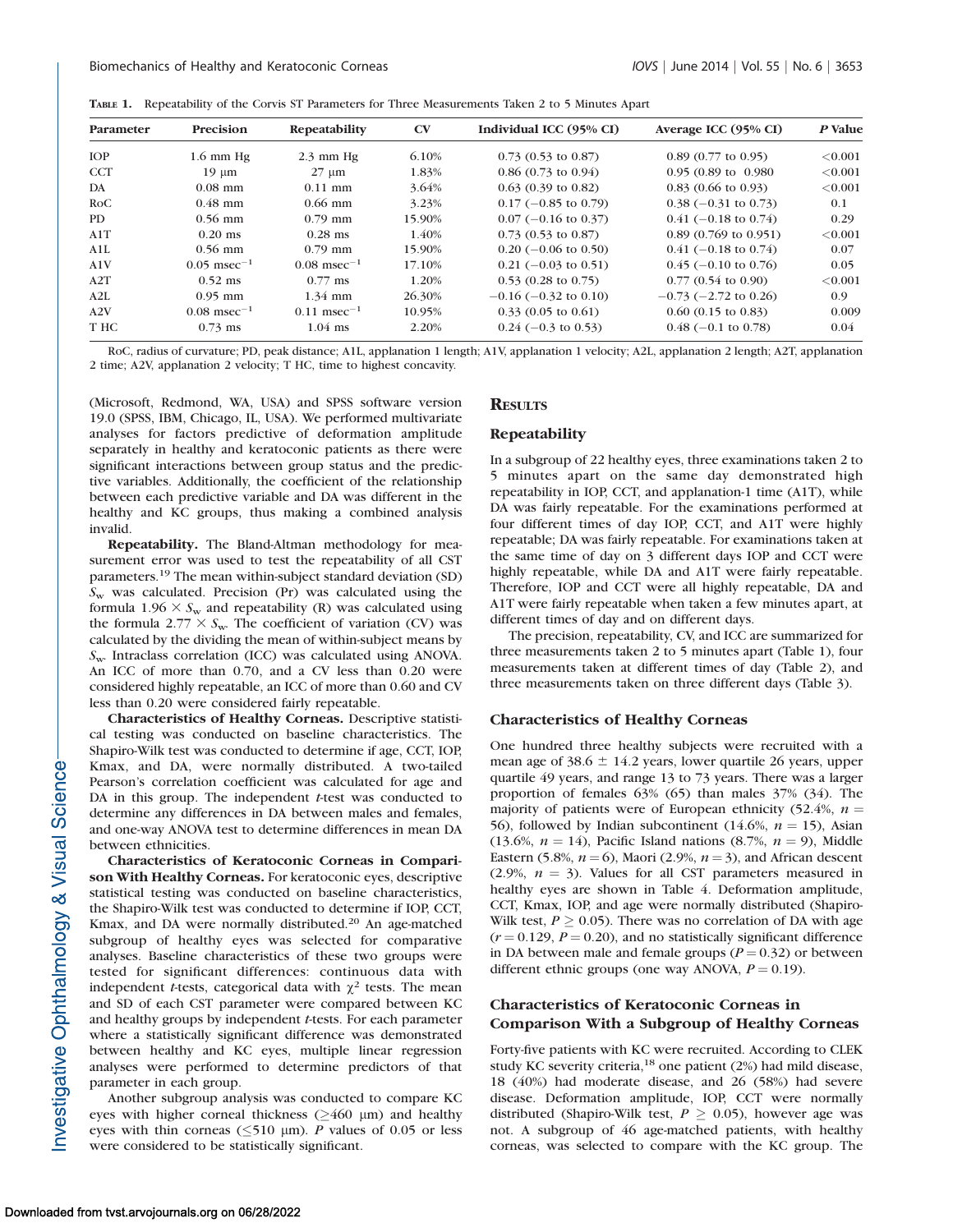TABLE 2. Repeatability of the Corvis ST Parameters Measured at Four Different Times of Day

| Parameter  | Precision                 | Repeatability             | $\mathbf{C}\mathbf{V}$ | Intraclass Correlation (95% CI) | P Value |
|------------|---------------------------|---------------------------|------------------------|---------------------------------|---------|
| <b>IOP</b> | $1.83$ mm Hg              | $2.59$ mm Hg              | 6.72%                  | $0.76$ (0.60 to 0.88)           | < 0.001 |
| <b>CCT</b> | $8 \mu m$                 | $11 \mu m$                | 7.41%                  | $0.98(0.96 \text{ to } 0.99)$   | < 0.001 |
| DA         | $0.09$ mm                 | $0.12$ mm                 | 4.18%                  | $0.64(0.45 \text{ to } 0.81)$   | < 0.001 |
| RoC        | $1.38$ mm                 | $1.95$ mm                 | 9.47%                  | $0.44$ (0.23 to 0.66)           | < 0.001 |
| PD.        | $1.05$ mm                 | $1.48$ mm                 | 10.89%                 | $0.53$ (0.32 to 0.73)           | < 0.001 |
| A1T        | $0.21$ ms                 | $0.29$ ms                 | 1.46%                  | $0.78(0.63 \text{ to } 0.89)$   | < 0.001 |
| A1L        | $0.54$ mm                 | $0.77$ mm                 | 15.56%                 | $0.14$ (-0.04 to 0.40)          | 0.07    |
| A1V        | $0.05$ msec <sup>-1</sup> | $0.08$ msec <sup>-1</sup> | 3.69%                  | $0.07$ (-0.08 to 0.32)          | 0.19    |
| A2T        | $0.47$ ms                 | $0.66$ ms                 | 10.63%                 | $-0.05$ ( $-1.02$ to 0.27)      | 0.55    |
| A2L        | $0.82$ mm                 | $1.17$ mm                 | 2.20%                  | $0.16$ (-0.02 to 0.42)          | 0.04    |
| A2V        | $0.08$ msec <sup>-1</sup> | $0.11$ msec <sup>-1</sup> | 12.18%                 | $0.35(0.13 \text{ to } 0.59)$   | < 0.001 |
| T HC       | 1.04                      | 1.48                      | 3.15%                  | $0.15$ (-0.03 to 0.40)          | 0.05    |

TABLE 3. Repeatability of the Corvis ST Parameters, for Measurements Taken at the Same Time of Day, on Different Days

| Parameter  | Precision                 | Repeatability             | $C\mathbf{V}$ | Intraclass Correlation (95% CI)  | P Value    |
|------------|---------------------------|---------------------------|---------------|----------------------------------|------------|
| <b>IOP</b> | $1.92$ mm Hg              | $2.72$ mm Hg              | 7.17%         | $0.76$ (0.59 to 0.88)            | ${<}0.001$ |
| <b>CCT</b> | $11 \mu m$                | $15 \mu m$                | 1.07%         | $0.998(0.996 \text{ to } 0.999)$ | < 0.001    |
| DA         | $0.09$ mm                 | $0.12$ mm                 | 4.03%         | $0.65(0.42 \text{ to } 0.82)$    | < 0.001    |
| RoC        | $1.07$ mm                 | $1.51$ mm                 | 7.19%         | $0.42$ (0.16 to 0.67)            | < 0.001    |
| PD.        | $1.98$ mm                 | $2.8$ mm                  | 21.19%        | $-0.04$ ( $-0.26$ to 0.23)       | 0.67       |
| A1T        | $0.25$ ms                 | $0.35$ ms                 | 2.08%         | $0.69$ $(0.47$ to $0.85)$        | < 0.001    |
| A1L        | $0.65$ mm                 | $0.92$ mm                 | 9.64%         | $-0.07$ (-0.26 to 0.23)          | 0.67       |
| A1V        | $0.06$ msec <sup>-1</sup> | $0.09$ msec <sup>-1</sup> | 3.33%         | $-0.03$ ( $-0.23$ to 0.27)       | 0.56       |
| A2T        | $0.55$ ms                 | $0.77$ ms                 | 1.94%         | $0.51$ (0.25 to 0.74)            | < 0.001    |
| A2L        | $0.93$ mm                 | $1.32$ mm                 | 25.37%        | $-0.05$ ( $-0.25$ to 0.26)       | 0.62       |
| A2V        | $0.09$ msec <sup>-1</sup> | $0.13$ msec <sup>-1</sup> | 13.42%        | $0.23$ (-0.03 to 0.52)           | 0.04       |
| T HC       | 0.75                      | 1.06                      | 2.27%         | $0.09$ (-0.14 to 0.40)           | 0.23       |

baseline characteristics for these two groups are shown in Table 5.

A comparison of mean values for each CST parameter in the two groups is provided in Table 6. The mean DA was significantly greater in the KC group compared with healthy eyes ( $P < 0.001$ ; Fig. 2). The mean time at A1T was significantly shorter in KC than in healthy eyes ( $P < 0.001$ ).

There was no significant difference in the mean length of applanation 1 (the distance over which the air pulse was applied;  $P = 0.64$ ), and mean length of applanation 2 ( $P = 0.4$ ) between the two groups.

TABLE 4. The Mean, SD, and Range of Values for Each Parameter

Corvis ST Parameter Mean  $\pm$  SD Range

10.0–25.5<br>
Corneal thickness,  $\mu$ m  $546 \pm 36$   $467-633$   $467-633$ Corneal thickness,  $\mu$ m 546 ± 36 467–633 DA, mm  $1.07 \pm 0.10$   $0.84-1.31$ PD, mm  $4.75 \pm 1.00$   $2.07 - 7.04$ RoC, mm  $7.51 \pm 0.84$  5.47-9.55 A1L, mm  $1.79 \pm 0.30$  0.93-2.44 A1V, m/s  $0.15 \pm 0.03$   $0.06-0.24$ A1T, ms  $7.21 \pm 0.33$  6.07–8.59 A2L, mm  $1.93 \pm 0.47$   $1.09-2.83$ A2V, m/s  $-0.33 \pm 0.06$  21.38-2.57 A2T, ms  $22.57 \pm 0.46$   $21.36-23.57$ T HC, ms  $16.97 \pm 0.45$  15.71–18.82

Measured by the Corvis ST in Healthy Eyes ( $n = 103$ )

## Multiple Linear Regression

In view of the significant differences in mean DA and A1T between KC and age-matched controls, multiple linear regression analyses were performed to determine if age, sex, ethnicity, IOP, CCT, or Kmax are predictors of these parameters.

TABLE 5. Baseline Characteristics in Keratoconus Group ( $n = 45$ ) and Age-Matched Healthy Eyes ( $n = 46$ ) Assessed by the Corvis ST

| <b>Baseline</b><br><b>Characteristic</b> | Healthy<br>$(n = 46)$ | KC.<br>$(n = 45)$ | P Value               |
|------------------------------------------|-----------------------|-------------------|-----------------------|
| Age Mean $\pm$ SD, y                     | $26.7 \pm 9.8$        | $25.3 \pm 12.6$   |                       |
| Range                                    | $13 - 59$             | $9 - 59$          |                       |
| Males                                    | 52.2% (24)            | $62.2\%$ (28)     | $0.45\dagger$         |
| Females                                  | 47.8% (22)            | 37.8% (17)        |                       |
| Ethnicity                                |                       |                   |                       |
| European                                 | 50.0% (23)            | 22.2% (10)        | 0.01 <sub>†</sub>     |
| Asian                                    | $13.0\%$ (6)          | $2.2\%$ (1)       | $0.12\dagger$         |
| Pacific Peoples                          | $6.5\%$ (3)           | 46.75 (21)        | $< 0.01$ <sup>+</sup> |
| Maori                                    | $4.3\%$ (2)           | $20\%$ (9)        | $0.05+$               |
| Other                                    | 28.3% (13)            | $8.9\%$ (4)       | $0.04\dagger$         |
| CCT Mean $\pm$ SD, $\mu$ m               | $548 \pm 38$          | $432 \pm 80$      | $0.0001*$             |
| Kmax Mean $\pm$ SD, $\Delta$ D           | $43.4 \pm 1.4$        | $52.2 \pm 7.7$    | $0.0001*$             |
| IOP Mean $\pm$ SD, mm Hg                 | $15.0 \pm 3.1$        | $9.4 \pm 3.19$    | $0.0001*$             |

\* Independent t-test.

 $\uparrow \chi^2$  test.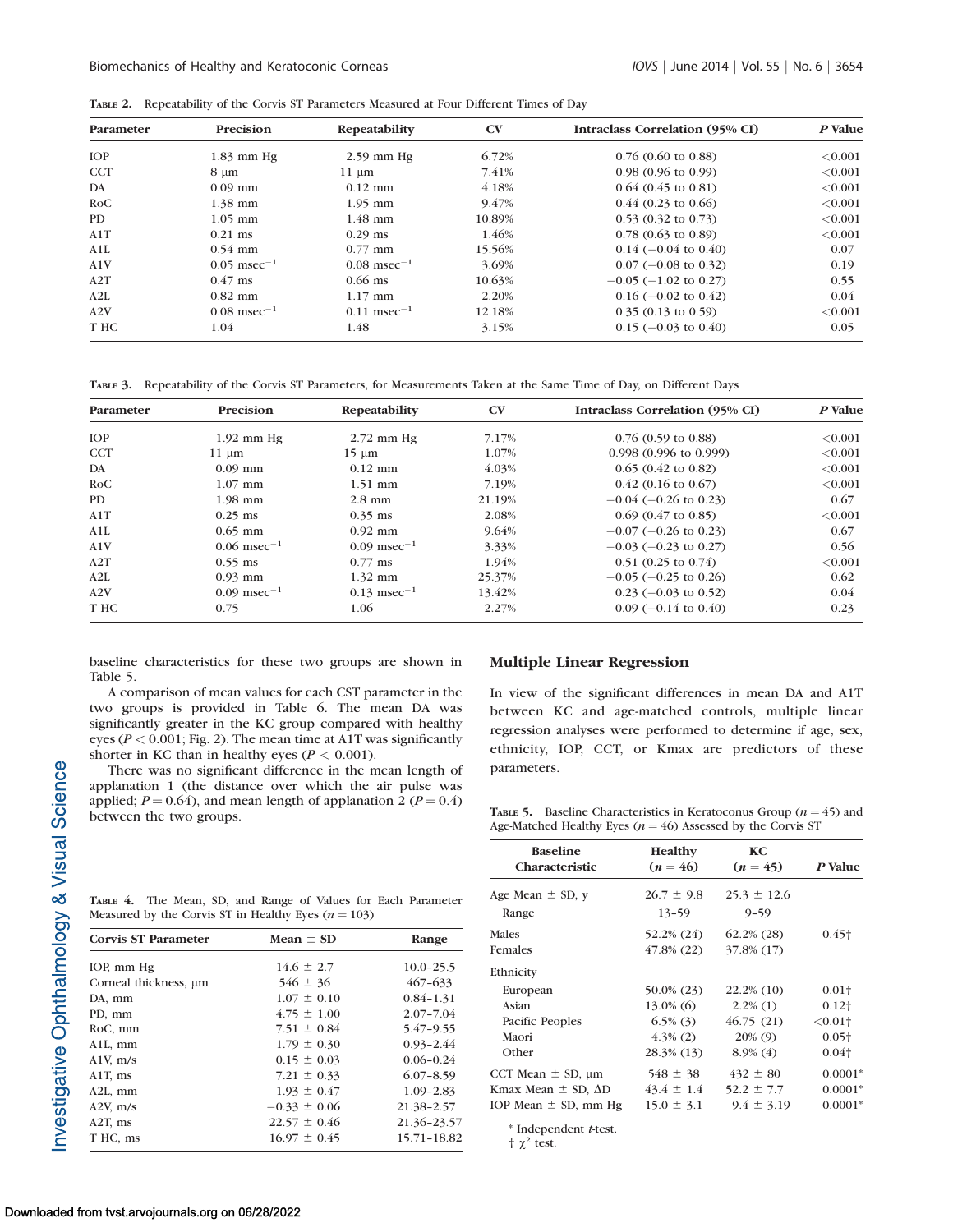|  | TABLE 6. Comparison of Each Corvis ST Parameter in 46 Age-Matched Healthy Eyes and 45 Keratoconic Eyes |  |  |  |  |  |  |  |  |  |  |
|--|--------------------------------------------------------------------------------------------------------|--|--|--|--|--|--|--|--|--|--|
|--|--------------------------------------------------------------------------------------------------------|--|--|--|--|--|--|--|--|--|--|

| Parameter         | Healthy, $n = 46$ , Mean $\pm$ SD | KCs, $n = 45$ , Mean $\pm$ SD | <b>Mean Difference</b> | P Value |
|-------------------|-----------------------------------|-------------------------------|------------------------|---------|
| DA, mm            | $1.05 \pm 0.11$                   | $1.37 \pm 0.21$               | $-0.32$                | < 0.001 |
| PD, mm            | $4.82 \pm 0.99$                   | $4.55 \pm 1.36$               | 0.27                   | 0.28    |
| RoC, mm           | $7.51 \pm 0.9$                    | $4.79 \pm 1.19$               | 2.72                   | < 0.001 |
| $All, \, mm$      | $1.81 \pm 0.31$                   | $1.78 \pm 0.28$               | 0.03                   | 0.64    |
| A1T, ms           | $7.24 \pm 0.38$                   | $6.68 \pm 0.30$               | 0.55                   | < 0.001 |
| A1V, msec $^{-1}$ | $0.15 \pm 0.03$                   | $0.17 \pm 0.05$               | $-0.02$                | 0.01    |
| $A2L$ , mm        | $1.85 \pm 0.46$                   | $1.73 \pm 0.5$                | 0.12                   | 0.4     |
| $A2T$ , ms        | $22.5 \pm 0.5$                    | $22.95 \pm 0.46$              | $-0.44$                | < 0.001 |
| A2V, msec $^{-1}$ | $-0.33 \pm 0.07$                  | $-0.51 \pm 0.16$              | 0.18                   | < 0.001 |
| T HC, ms          | $16.93 \pm 0.42$                  | $16.89 \pm 0.6$               | 0.04                   | 0.75    |

Deformation amplitude correlated significantly with lower IOP (KC:  $P = 0.03$ , healthy:  $P = 0.001$ ) and greater Kmax in the KC group ( $P = 0.01$ ). When IOP was excluded from the analysis, greater DA correlated significantly with thinner CCT in both groups (KC:  $P = 0.03$ , healthy:  $P = 0.02$ ), Age, sex, and ethnicity were not statistically significant predictors of DA in either group (KC:  $P = 0.84$ ,  $P = 0.31$ ,  $P = 0.55$ , respectively; healthy:  $P = 0.71$ ,  $P = 0.90$ ,  $P = 0.72$ , respectively).

Applanation-1 time correlated significantly with higher IOP in both KC and healthy eyes ( $P < 0.001$ ), and CCT in healthy eyes ( $P = 0.02$ ). When IOP was excluded from the analysis, CCT was a significant predictor of A1T in KC ( $P = 0.003$ ). Table 7 summarizes the significant predictive factors for each parameter that is different in KC.

# In a further analysis, KC eyes with the greatest CCT values in this study sample were selected ( $n=17$ , CCT  $\geq$  460 µm) and all had moderate KC (Kmax of 45–52 D). A subset of healthy eyes ( $n = 18$ ) were selected as pachymetry-matched controls for comparison to the keratoconic subgroup. There were no differences in mean IOP or mean CCT between the two groups  $(P = 0.05, P = 0.27,$  respectively). There was a statistically significant difference in the mean DA ( $P = 0.001$ ) and mean Kmax (<0.001) between the two groups (Table 8). Thus, mean DA was greater in KC than healthy eyes where CCT and IOP were matched. A receiver-operating characteristic analysis was performed (Fig. 3). The area under the curve was  $0.77 \pm 0.08$ (95% CI 0.61-0.93,  $P = 0.006$ ), however, there was no ideal cut-

#### A. Normal Cornea



FIGURE 2. Corneal deformation of keratoconus compared with normal on the Corvis ST. (A) Healthy cornea, (B) KC. CCT, central corneal thicknes; IOP, intra-ocular pressure.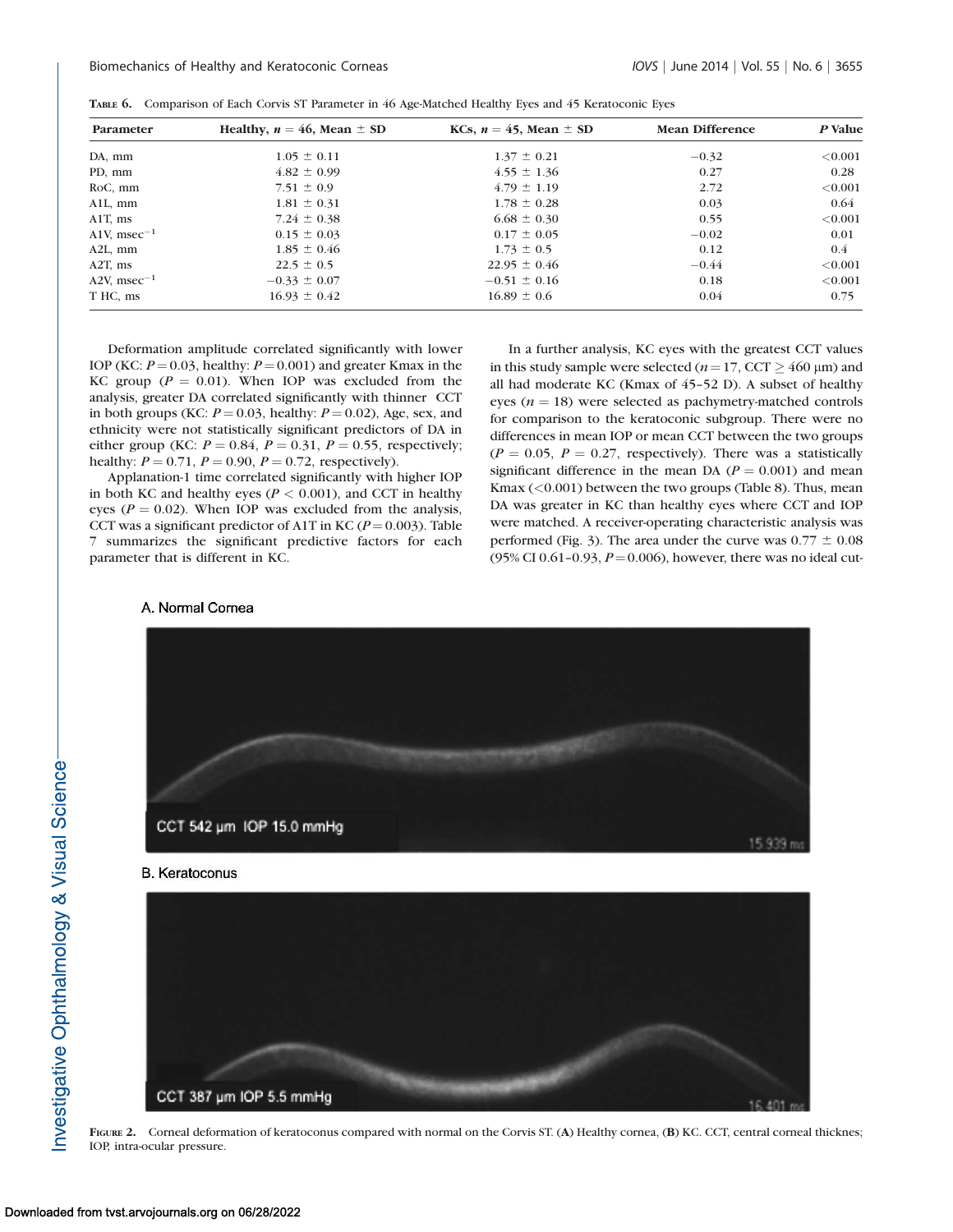TABLE 7. Multiple Regression Analysis: Significant Predictors of Corvis ST Parameters in Healthy and Keratoconic Eyes

|                          | Coefficient | 95% CI                  | P Value |
|--------------------------|-------------|-------------------------|---------|
| DA                       |             |                         |         |
| CCT $KC,*\mu m$          | $-0.87$     | $-1.63$ to $-0.11$      | 0.03    |
| CCT normals,* µm         | $-1.06$     | $-1.94$ to $-0.18$      | 0.02    |
| IOP KC, mm Hg            | $-20.4$     | $-38.9$ to $-1.9$       | 0.03    |
| IOP normals, mm Hg       | $-18.7$     | $-29.1$ to $-8.3$       | 0.001   |
| Sim Kmax KC $(\Delta D)$ | 13.4        | 5.6 to 21.2             | 0.001   |
| RoC                      |             |                         |         |
| CCT normals, $* \mu m$   | 8.82        | 1.04 to 16.6            | 0.03    |
| A1T                      |             |                         |         |
| CCT $KC,*\mu m$          | 1.99        | 0.7 to 3.28             | 0.003   |
| CCT normals, um          | 2.19        | $0.38$ to $4.00$        | 0.02    |
| IOP KC, mm Hg            | 0.10        | $0.09$ to $0.10$        | < 0.001 |
| IOP normals, mm Hg       | 0.09        | 0.07 to 0.11            | < 0.001 |
| Sim Kmax KC $(\Delta D)$ | 49.19       | 4.07 to 94.31           | 0.03    |
| A1V                      |             |                         |         |
| Sim Kmax KC $(\Delta D)$ | 2.3         | $0.34$ to 4.26          | < 0.001 |
| IOP normals, mm Hg       | $-3.58$     | $-5.85$ to $-1.31$      | 0.003   |
| A1L KC, mm               | 0.10        | $0.08 \text{ to } 0.14$ | < 0.001 |
| A1L normals, mm          | 0.06        | $0.04$ to $0.08$        | < 0.001 |
| A2T                      |             |                         |         |
| IOP KC, mm Hg,           | $-0.12$     | $-0.18$ to $-0.07$      | < 0.001 |
| IOP normals, mm Hg       | $-0.12$     | $-0.16$ to $-0.07$      | 0.001   |
| A2V                      |             |                         |         |
| CCT normals, $\mu$ m     | 0.79        | $0.25$ to $1.34$        | 0.005   |
| Sim Kmax KC $(\Delta D)$ | $-11.28$    | $-19.14$ to $-3.42$     | 0.006   |
| IOP normals, mm Hg       | 0.008       | 0.002 to 0.015          | 0.02    |

DA:  $R^2$  KC group: 0.75.  $R^2$  healthy group: 0.41; RoC:  $R^2$  KC group: 0.49,  $R^2$  healthy group: 0.14; A1T:  $R^2$  KC group: 0.98,  $R^2$  healthy group: 0.14; A1V:  $R^2$  KC group: 0.68,  $R^2$  healthy group: 0.63; A2T:  $R^2$ KC group: 0.58,  $R^2$  healthy group: 0.16; A2V:  $R^2$  KC group: 0.51,  $R^2$ healthy group: 0.50. Sim Kmax, maximum simulated keratometry value.

Multiple regression analysis performed excluding IOP.

off value (e.g., cutoff value of 1.18 mm for DA provides 82.4% sensitivity but only 61.1% specificity).

## **DISCUSSION**

With the increased focus on the biomechanics of the cornea in recent years,  $4-6$  the development of new instrumentation that might aid in the diagnosis of ocular disease and the clinical assessment of corneal biomechanical properties is potentially of great interest, but only if the parameters measured are repeatable, accurate, and reflect underlying disease processes. This study has shown that CST exhibits high repeatability in measuring the IOP and CCT, and fair repeatability in DA, and A1T. These factors were shown to be repeatable at different times of day and at the same time of day on different days, thus enabling the use of these parameters in clinical practice.

These results are consistent with those of Hon et al., $^{21}$ which showed high repeatability in IOP, CCT, DA, and A1T when measured at two different times of day. Hong et al.<sup>22</sup> demonstrated that IOP was highly repeatable on three measurements 2 minutes apart. Leung et al.<sup>23</sup> also showed that DA was highly repeatable on two consecutive measurements, whereas, Reznicek et al.<sup>24</sup> demonstrated high repeatability of CCT and IOP (ICC 0.942 and 0.937, respectively) over five measurements on 17 patients. Nemeth et al.<sup>25</sup> reported

TABLE 8. Comparison of Deformation Amplitude on the Corvis ST in Keratoconic Corneas With CCT Greater Than 460 µm and Central Thickness–Matched Healthy Corneas

|                               | Healthy $(n = 18)$ KC $(n = 17)$ |                 | P Value                |
|-------------------------------|----------------------------------|-----------------|------------------------|
| Baseline characteristics      |                                  |                 |                        |
| Age, mean $\pm$ SD            | $40 \pm 14$                      | $29 \pm 15$     |                        |
| <b>Sex</b>                    |                                  |                 |                        |
| Male                          | $44\%$ (8)                       | 65% (10)        | $0.23*$                |
| Female                        | 56% (10)                         | $35\%$ (6)      |                        |
| Kmax, ΔD                      | $43.8 \pm 1.1$                   | $50.3 \pm 2.9$  | $< 0.001$ <sup>+</sup> |
| CST parameters, mean $\pm$ SD |                                  |                 |                        |
| CCT, $\mu$ m                  | $505 \pm 24$                     | $495 \pm 27$    | 0.27 <sup>†</sup>      |
| IOP, mm Hg                    | $12.6 \pm 1.7$                   | $11.5 \pm 1.8$  | $0.05+$                |
| DA, mm                        | $1.13 \pm 0.09$                  | $1.25 \pm 0.08$ | $0.001+$               |

 $*\chi^2$  test.

† Independent t-test.

that only IOP and CCT were repeatable on three consecutive measurements, where an ICC value of 0.9 or greater was considered ''highly repeatable.'' Their results were comparable to ours, in that DA and A1T were repeatable by the criteria used in the current study (ICC 0.76 and 0.78, CV 0.04 and 0.02, respectively).

In the current study, DA did not significantly correlate with age in the healthy group ( $n = 103$ ), consistent with results reported by Nemeth et al.<sup>25</sup> and Valbon et al.<sup>26</sup> Leung et al.<sup>23</sup> found age was a significant predictor of DA in a cohort of healthy, glaucoma suspect, and glaucomatous eyes, which are not directly comparable with our cohort of healthy eyes. Furthermore, age was not a significant predictor of DA in multivariate analysis in both the healthy and KC groups in our study. While there is evidence of age-related ultra-structural corneal and ocular changes, $27-29$  these may not necessarily translate to measurable biomechanical differences with age on the CST. We note that a large study of 4184 eyes using the ORA showed a significant relationship of its parameters (corneal hysteresis [CH], and corneal resistance factor [CRF]) with age, however IOP, corneal thickness, and keratometry readings were not included in the multivariate analysis.<sup>30</sup> Furthermore CH and CRF measurement on the ORA relies on different principles than DA on the CST so the association of age with CH and CRF is not directly comparable with DA.

The cornea has been observed to behave in a viscoelastic manner.<sup>1</sup> There is an initial fast deformation in response to a force, followed by a further time-dependent deformation. Energy is dissipated in this process, resulting in a slower rebound.<sup>31</sup> It has long been conjectured that KC corneas are more distensible than healthy corneas. Edmund<sup>32</sup> used positional IOP measurements, corneal thickness, and topographic information to demonstrate that Young's modulus of the cornea in the steady state (or time-dependent part of the viscoelastic response) is decreased in keratoconus. Ex vivo studies using extensiometry techniques have also provided supporting evidence of increased elasticity in KC compared with healthy corneas.<sup>15,16</sup>

Researchers have used the ORA device to investigate and attempt to define the biomechanical properties of the cornea in KC.33–36 As noted, the ORA provides CRF and CH measurements, the latter being the pressure difference between the two applanation events, postulated to be equivalent to energy dissipation, or 'dampening', as part of the viscoelastic response.33–36 Although studies have demonstrated statistically significant differences in CH and CRF in KC or subclinical (forme fruste) KC compared with healthy corneas, CH and CRF have been shown to be poorly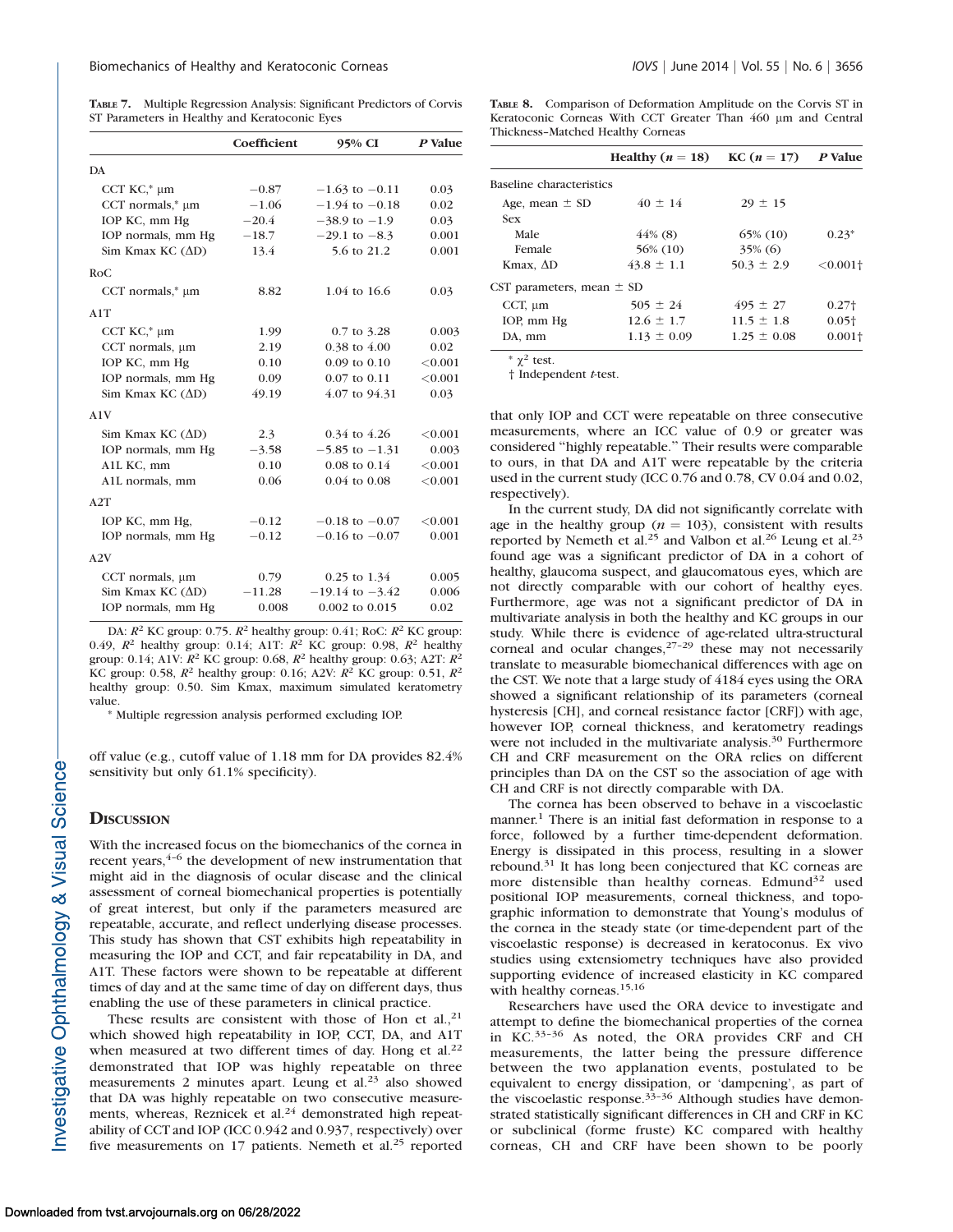# A. Receiver-operating characteristic analysis in the identification of keratoconus by Deformation Amplitude on the Corvis ST.



B. Coordinates of the curve showing cut-off values of Deformation Amplitude with sensitivity and 1-specificity

| Positive DA if ≥ | <b>Sensitivity</b> | 1 - Specificity |
|------------------|--------------------|-----------------|
| 1.0950           | 0.889              | 0.550           |
| 1.1050           | 0.889              | 0.500           |
| 1.1150           | 0.889              | 0.400           |
| 1.1350           | 0.889              | 0.350           |
| 1.1600           | 0.889              | 0.300           |
| 1.1800           | 0.778              | 0.300           |
| 1.1950           | 0.722              | 0.250           |
| 1.2050           | 0.611              | 0.250           |
| 1.2150           | 0.611              | 0.200           |

FIGURE 3. (A) Receiver-operating characteristic analysis in the identification of KC by DA on the CST. (B) Coordinates of the curve showing cutoff values of DA with sensitivity and 1-specificity.

discriminative between the two states either due to confounding by a lower average CCT in the KC samples or due to the lack of a highly-sensitive and highly-specific cutoff value from an ROC analysis.6,7,37,38 Furthermore, it has also been suggested that CH and CRF are significantly measurementdependent, and therefore do not reflect objective biomechanical properties of the cornea.<sup>3</sup>

The current study is the first to extensively analyze corneal biomechanical parameters measured using CST in KC. In this study, the comparison between KC and age-matched healthy corneas demonstrated statistically significant differences in mean DA and A1T. Additionally, IOP was a significant predictor of deformation amplitude and A1T in KC, which is consistent with previous reports of IOP-affecting corneal deformation.31,39 It is well established that IOP measurements are affected by CCT, $40$  and thus when IOP is excluded from the analysis the effect of CCT was significant on DA and A1T. Interestingly, in subsequent versions of CST software a new parameter named the cornea-compensated IOP was added. This parameter was not examined in this study that used

software version V2.x, the IOP given by the instrument in this version of the software was not cornea-compensated.

To discern whether there was a genuine difference in deformation amplitude between healthy and KC corneas, we also assessed two subgroups matched for CCT and IOP. This analysis showed that deformation amplitude is statistically greater in the KC group than the healthy group (1.25  $\pm$  0.08  $\mu$ m and 1.13  $\pm$  0.09  $\mu$ m, respectively,  $P = 0.001$ ) even when controlling for IOP and CCT variables ( $P = 0.05$  and  $P = 0.27$ , respectively). A receiver operator characteristic curve did not give a highly sensitive and specific cutoff diagnostic value for DA when controlled for IOP and CCT variables, however, this subgroup analysis consisted of modest patient numbers, thus larger studies are required to confirm and further refine these observations.

Alterations in corneal microstructure in KC may explain the difference observed in deformation amplitude in this study. It has been postulated that corneal deformation in response to a uniaxial stress perpendicular to the plane of collagen lamellae, such as the uniaxial air pulse from the CST, consists of compression of the extracellular matrix and sliding of the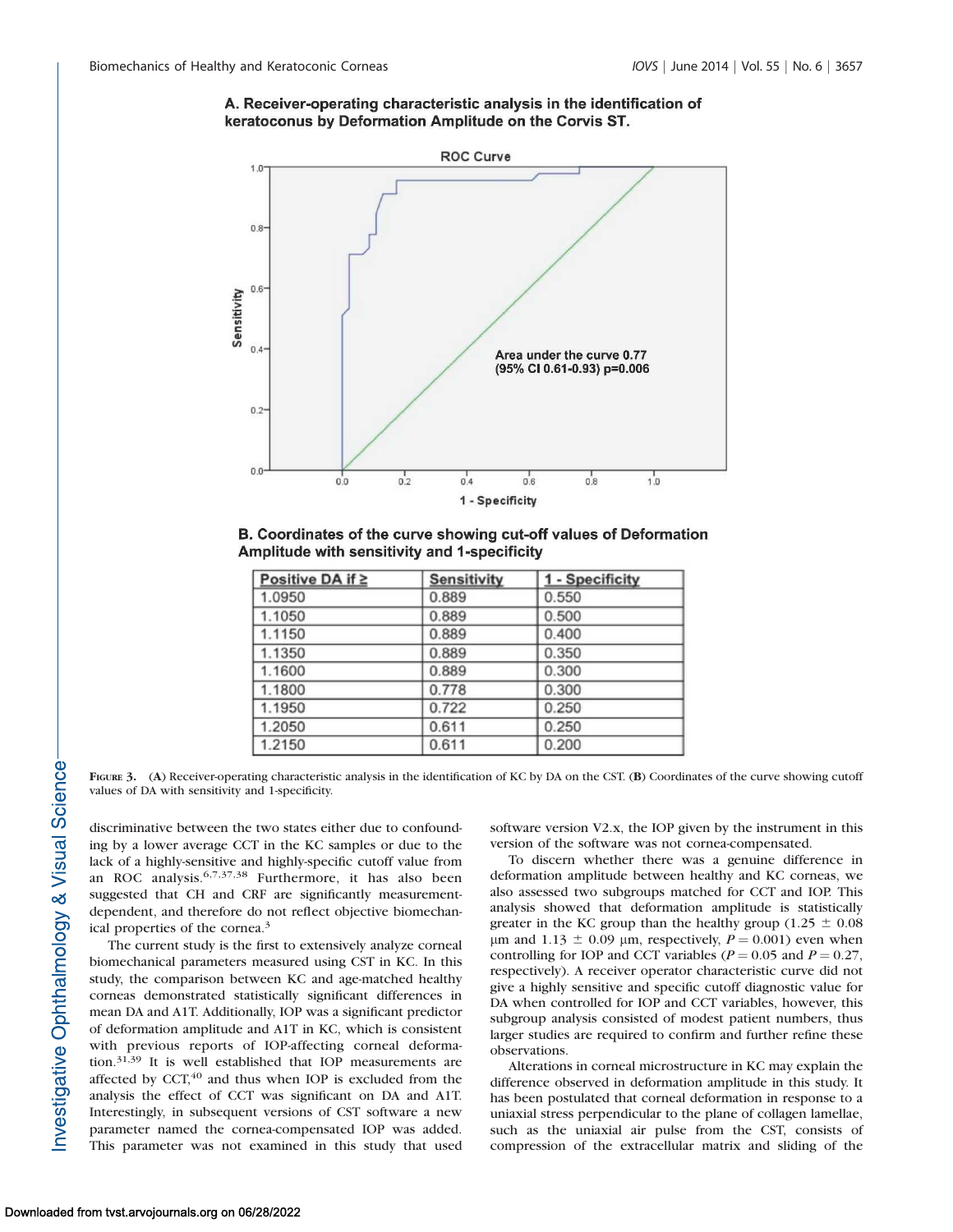collagen lamellae.<sup>31</sup> There is evidence corneal volume loss,  $41,42$ and collagen structural compromise in KC, namely a distortion of their orthogonal arrangement and distortion of the orientation of single collagen fibrils, as well as a reduction in the number of lamellae. $43,44$  These factors may facilitate increased sliding between lamellae perhaps resulting in a greater corneal deformation to a given force.

Furthermore, there is evidence of extracellular matrix degradation such as a reduction corneal volume, alteration of proteoglycan content,45–47 and reduction in keratocyte density, which have a role in structural support and maintenance of the corneal stroma.12-14,48 These factors may result in a decreased resistance to deformation and greater mean deformation amplitude compared with healthy corneas, as observed in the current study.

The relationship of DA with CCT and Kmax predicted by linear regression would conform to the hypothesis of lamellar slippage. Furthermore, given that the  $R^2$  value is 0.75 for the combination of IOP, CCT, and Kmax as predictors of DA, 25% of the magnitude of DA is unaccounted for. There may be other undefined anatomical factors contributing to this, however, it may be hypothesized that where CCT, IOP, and Kmax are corrected for, DA may be proportional to, or a surrogate indicator of the corneal elastic modulus. To date, there is no evidence in the published literature suggesting that any factors other than those we have identified are significantly related to deformation amplitude on the CST. A study by Smedowski et al.<sup>49</sup> examined DA in a subgroup of 15 eyes with KC and found it to be significantly related to IOP. Axial length has been examined by Nemeth et al.<sup>25</sup> and Leung et al.,  $26$  and was found to not have a significant relationship with DA in healthy eyes, the latter study also found spherical error was not significant. With regards to the ORA, axial length has been shown to be a significant predictor of CH and CRF.<sup>30</sup> We did not examine axial length in our patients thus further studies are needed to investigate whether it is predictive of DA on the CST between healthy and keratoconic patients specifically.

Notably the time to applanation 1 is shorter in KC than healthy corneas. The A1T in KC was accounted for by IOP, CCT, Kmax  $(R^2$  value 0.98), properties, which are readily measurable. Consequently, while A1T can be used as an indicator of KC, it is difficult to determine whether the significant differences in A1T provide any additional information in the identification of KC beyond its high correlation with corneal thickness, IOP, and Kmax.

Theoretically, the time to second applanation (A2T) may be an indicator of the total viscoelasticity of the cornea as it marks the end of corneal deformation and represents the timedependent element of the viscoelastic response. This parameter was not repeatable on successive measurement or at different times of day. While this may be explained by diurnal variation in IOP or corneal hydration, further conclusions about the use of this parameter cannot be formulated at present.

In conclusion, the CST is a new instrument, which visualizes corneal deformation using ultra–high speed Scheimpflug technology and enables calculation of biomechanical responses. Intraocular pressure and CCT are highly repeatable; while DA and A1T are fairly repeatable as single measurements and highly repeatable when the average of three consecutive measurements is taken. Deformation amplitude is significantly greater in KC than healthy eyes, even when controlled for IOP, and this cannot be fully accounted for by the current factors used to describe KC including CCT and Kmax. Deformation amplitude may be indicative of the corneal elastic modulus in established KC, and thus could be a useful adjunct in the clinical assessment and monitoring of KC as well as assessment

of treatments such as corneal collagen cross-linking. At present, DA measured by the CST is not sufficiently discriminative to differentiate healthy and keratoconic corneas in individual eyes. Further studies are needed to confirm these observations and to delineate the use of the CST in differentiating mild KC from healthy corneas.

#### Acknowledgments

The authors thank Avinesh Pillai and Joanna Stewart, Biostatisticians (Department of Statistics, University of Auckland, New Zealand) for their advice regarding statistical analysis.

Disclosure: N.Q. Ali, None; D.V. Patel, None; C.N.J. McGhee, None

#### References

- 1. Lombardo M, Lombardo G, Carbone G, et al. Biomechanics of the anterior human corneal tissue investigated with atomic force microscopy. Invest Ophthalmol Vis Sci. 2012;53:1050– 1057.
- 2. Elsheikh A, Wang D, Pye D. Determination of the modulus of elasticity of the human cornea. J Refract Surg. 2007;23:808– 818.
- 3. McMonnies CW. Assessing corneal hysteresis using the Ocular Response Analyzer. Optom Vis Sci. 2012;89:E343–E349.
- 4. Morita T, Shoji N, Kamia K, et al. Corneal biomechanical properties in normal-tension glaucoma. Acta Ophthalmol. 2012;90:e48–e53.
- 5. Grise-Dulac A, Saad A, Abitbol O, et al. Assessment of corneal biomechanical properties in normal tension glaucoma and comparison with open-angle glaucoma, ocular hypertension, and normal eyes. J Glaucoma. 2012;21:486–489.
- 6. Schweitzer C, Roberts CJ, Mahmoud AM, et al. Screening of forme fruste keratoconus with the ocular response analyzer. Invest Ophthalmol Vis Sci. 2010;51:2403–2410.
- 7. Saad A, Lteif Y, Azan E, Gatinel D. Biomechanical properties of keratoconus suspect eyes. Invest Ophthalmol Vis Sci. 2010; 51:2912–2916.
- 8. Rabinowitz YS. Keratoconus. Surv Ophthalmol. 1998;42:297– 319.
- 9. Rabinowitz YS, Rasheed K. KISA% index: a quantitative videokeratography algorithm embodying minimal topographic criteria for diagnosing keratoconus. J Cataract Refract Surg. 1999;25:1327–1335.
- 10. Maeda N, Klyce SD, Smolek MK, Thompson HW. Automated keratoconus screening with corneal topography analysis. Invest Ophthalmol Vis Sci. 1994;35:2749–2757.
- 11. Rabinowitz YS. Videokeratographic indices to aid in screening for keratoconus. J Refract Surg. 1995;11:371–379.
- 12. Hurmeric V, Sahin A, Ozge G, Bayer A. The relationship between corneal biomechanical properties and confocal microscopy findings in normal and keratoconic eyes. Cornea. 2010;29:641–649.
- 13. Ku JY, Neiderer RL, Patel DV, et al. Laser scanning in vivo confocal analysis of keratocyte density in keratoconus. Ophthalmology. 2008;115:845–850.
- 14. Niederer RL, Perumal D, Sherwin T, McGhee CNJ. Laser scanning in vivo confocal microscopy reveals reduced innervation and reduction in cell density in all layers of the keratoconic cornea. Invest Ophthalmol Vis Sci. 2008;49: 2964–2970.
- 15. Andreassen TT, Simonsen AH, Oxlund H. Biomechanical properties of keratoconus and normal corneas. Exp Eye Res. 1980;31:435–441.